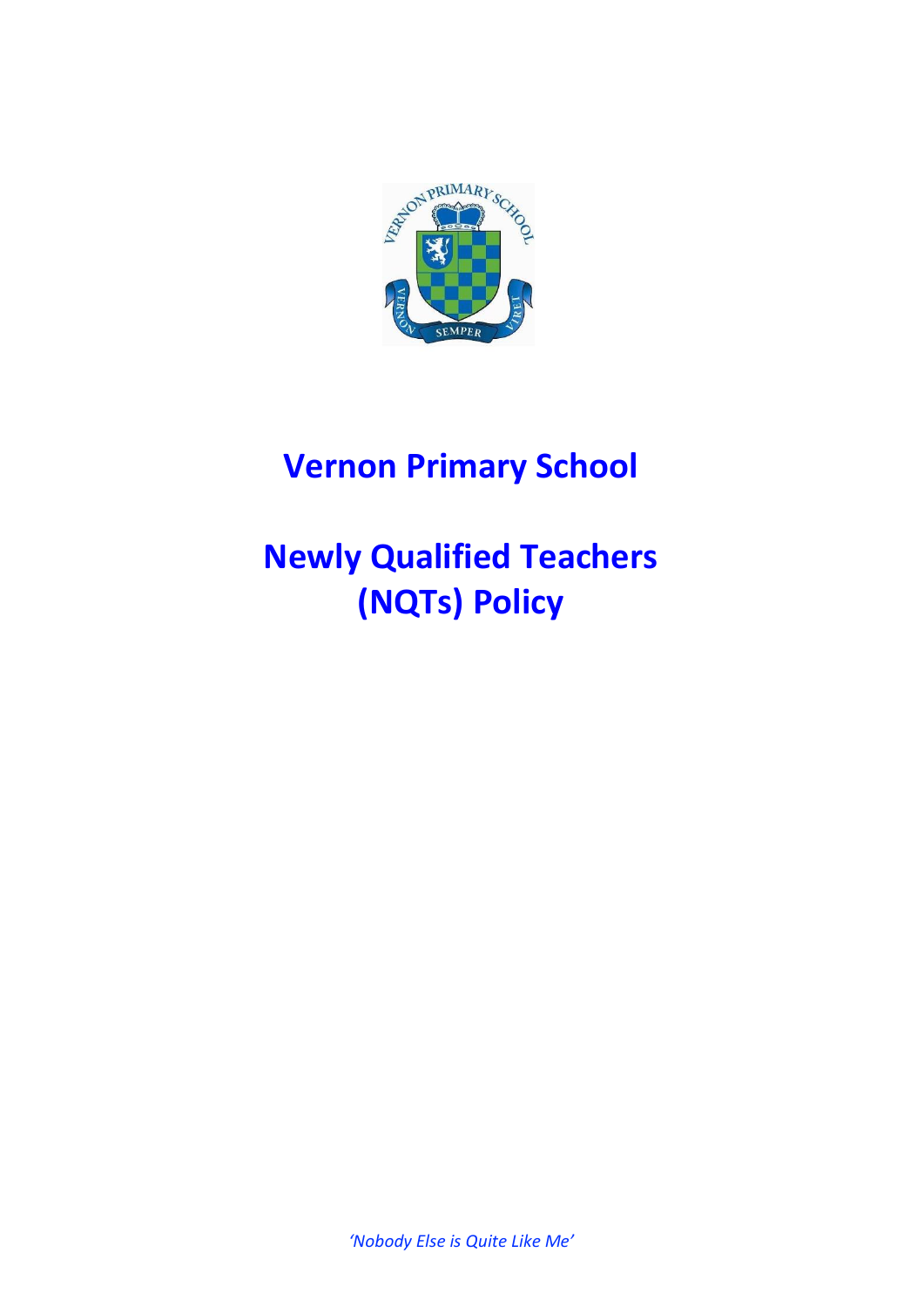#### **Contents**

- 1. Aims
- 2. Legislation and statutory guidance
- 3. The induction programme
- 4. Roles and responsibilities
- 5. Monitoring arrangements
- 6. Links with other policies

#### **1. Aims**

The school aims to:

- Run a NQT induction programme that meets all the statutory requirements
- Provide NQTs with a supportive environment that develops them and equips them with the tools to be effective and successful teachers
- Ensure all staff understand their role in the induction programme

#### **2. Legislation and statutory guidance**

This policy is based on the Department for Education's statutory guidance [Induction for Newly Qualified](https://www.gov.uk/government/publications/induction-for-newly-qualified-teachers-nqts)  [Teachers \(England\)](https://www.gov.uk/government/publications/induction-for-newly-qualified-teachers-nqts) and [The Education \(Induction Arrangements for School Teachers\) \(England\)](http://www.legislation.gov.uk/uksi/2012/1115/contents/made)  [Regulations 2012.](http://www.legislation.gov.uk/uksi/2012/1115/contents/made) The 'relevant standards' referred to below are the [Teachers' Standards](https://www.gov.uk/government/publications/teachers-standards).

#### **3. The induction programme**

For a full-time NQT, the induction programme will typically last for a single academic year. Part-time NQTs will serve a full-time equivalent. The programme is quality assured by Cheshire East as the 'Appropriate Body'.

#### **3.1 Posts for induction**

Each NQT will:

- Be provided with the necessary employment tasks, experience and support to enable them to demonstrate satisfactory performance against the relevant standards throughout, and by the end of, the induction period
- Have an appointed induction tutor, who will have qualified teacher status (QTS)
- Have a reduced timetable to allow them to undertake activities in their induction programme, with no more than 90% of the timetable of our existing teachers on the main pay range
- Regularly teach the same class or classes
- Take part in similar planning, teaching and assessment processes to other teachers working in similar posts
- Not be given additional non-teaching responsibilities without appropriate preparation and support
- Not have unreasonable demands made upon them
- Not normally teach outside the age range and/or subjects they have been employed to teach
- Not be presented with unreasonably demanding pupil behaviour challenges on a day-to-day basis

# **3.2 Support for NQTs**

The school supports NQTs with:

- Their designated induction tutor, who will provide day-to-day monitoring and support, and coordinate their assessments
- Observations of their teaching at regular intervals, and follow-up discussions with prompt and constructive feedback
- Regular professional reviews of their progress, to take place monthly, at which we will review their objectives and revise them in relation to the relevant standards and their current needs and strengths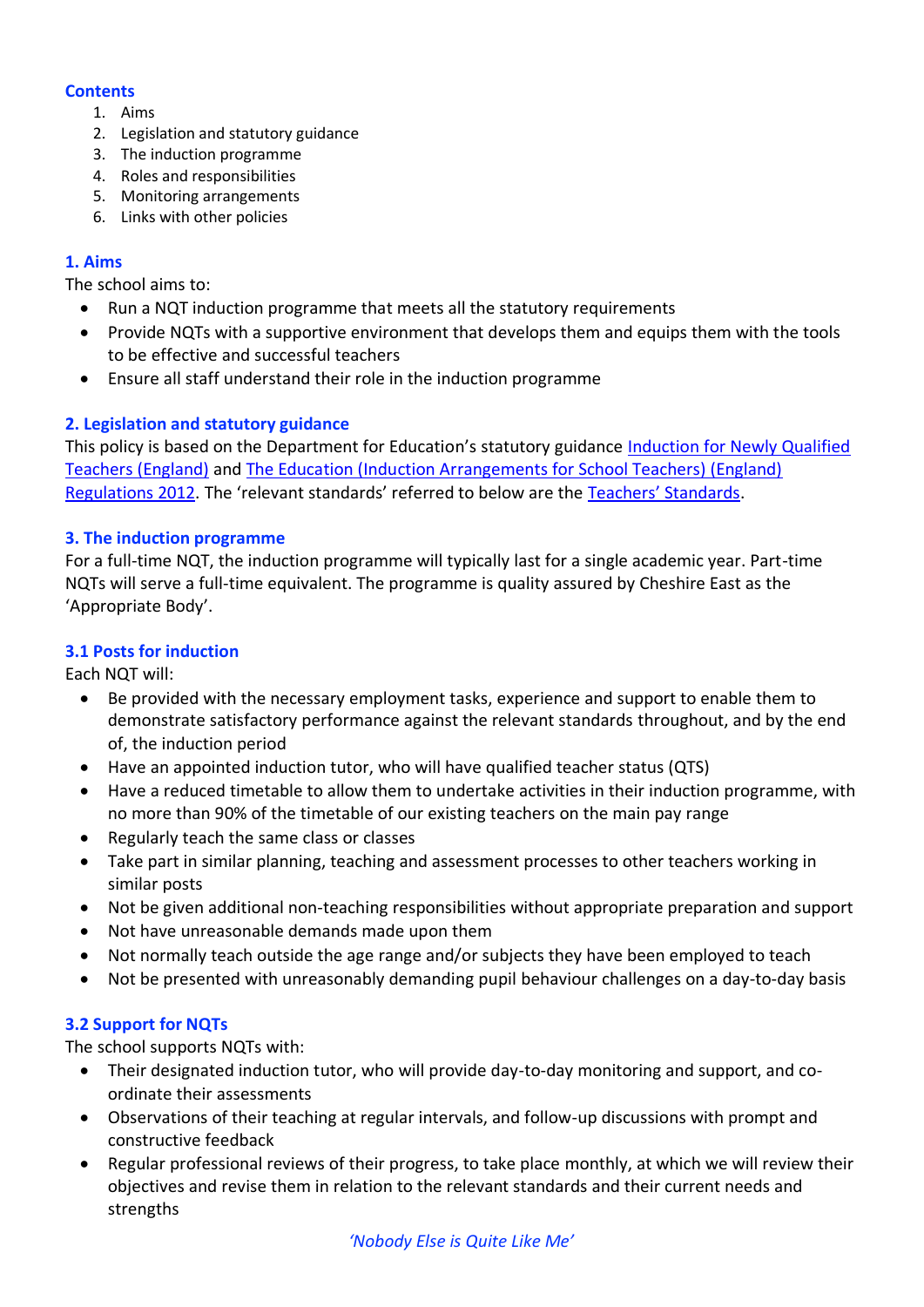• Chances to observe experienced teachers, either within the school or at another school with effective practice

# **3.3 Assessments of NQT performance**

Formal assessment meetings will take place termly, carried out by the induction tutor. These meetings will be informed by clear and transparent evidence gathered during the preceding assessment period, and drawn from the NQT's work as a teacher and from their induction programme. Copies of the evidence relied on will be provided to the NQT and the appropriate body. After these meetings, formal assessment reports will be completed that clearly show how the NQT is performing against the relevant standards. At the end of the programme, NQTs will take part in a final formal assessment meeting. The outcomes of this meeting will be used by the headteacher to decide whether the NQT's performance is satisfactory against the relevant standards. The decision will be written up in a final assessment form. The NQT can add their own comments to this final form. The form will then be sent to the appropriate body, who will make the final decision on whether the NQT has passed their induction period.

#### **3.4 At-risk procedures**

If it becomes clear the NQT is not making sufficient progress, additional monitoring and support measures must be put in place immediately, meaning:

- Areas in which improvement is needed are identified
- Appropriate objectives are set to guide the NQT towards satisfactory performance
- An effective support programme is put in place to help the NQT improve their performance

If there are still concerns about the NQT's progress at their next formal assessment, so long as it is not the final assessment, the headteacher will discuss this with the NQT, updating objectives as necessary and giving details of the improvement plan for the next assessment period.

#### **4. Roles and responsibilities**

#### **4.1 Role of the NQT**

The NQT will:

- Provide evidence that they have QTS and are eligible to start induction
- Meet with their induction tutor at the start of the programme to discuss and agree priorities, and keep these under review
- Agree with their induction tutor how best to use their reduced timetable allowance
- Provide evidence of their progress against the relevant standards
- Participate fully in the monitoring and development programme
- Participate in scheduled classroom observations, progress reviews and formal assessment meetings
- Agree with their induction tutor the start and end dates of the induction period, and the dates of any absences from work during the period
- Keep copies of all assessment forms

**When the NQT has any concerns**, they will:

- Raise these with their induction tutor as soon as they can
- Consult with their contact at the appropriate body at an early stage if there are difficulties in resolving issues with their tutor or within the school

#### **4.2 Role of the headteacher**

The headteacher will:

- Check that the NQT has been awarded QTS and whether they need to serve an induction period
- Agree, in advance of the NQT starting, who will act as the appropriate body
- Notify the appropriate body when an NQT is taking up a post and undertaking induction
- Make sure the NQT's post is suitable according to statutory guidance (see section 3.1 above)